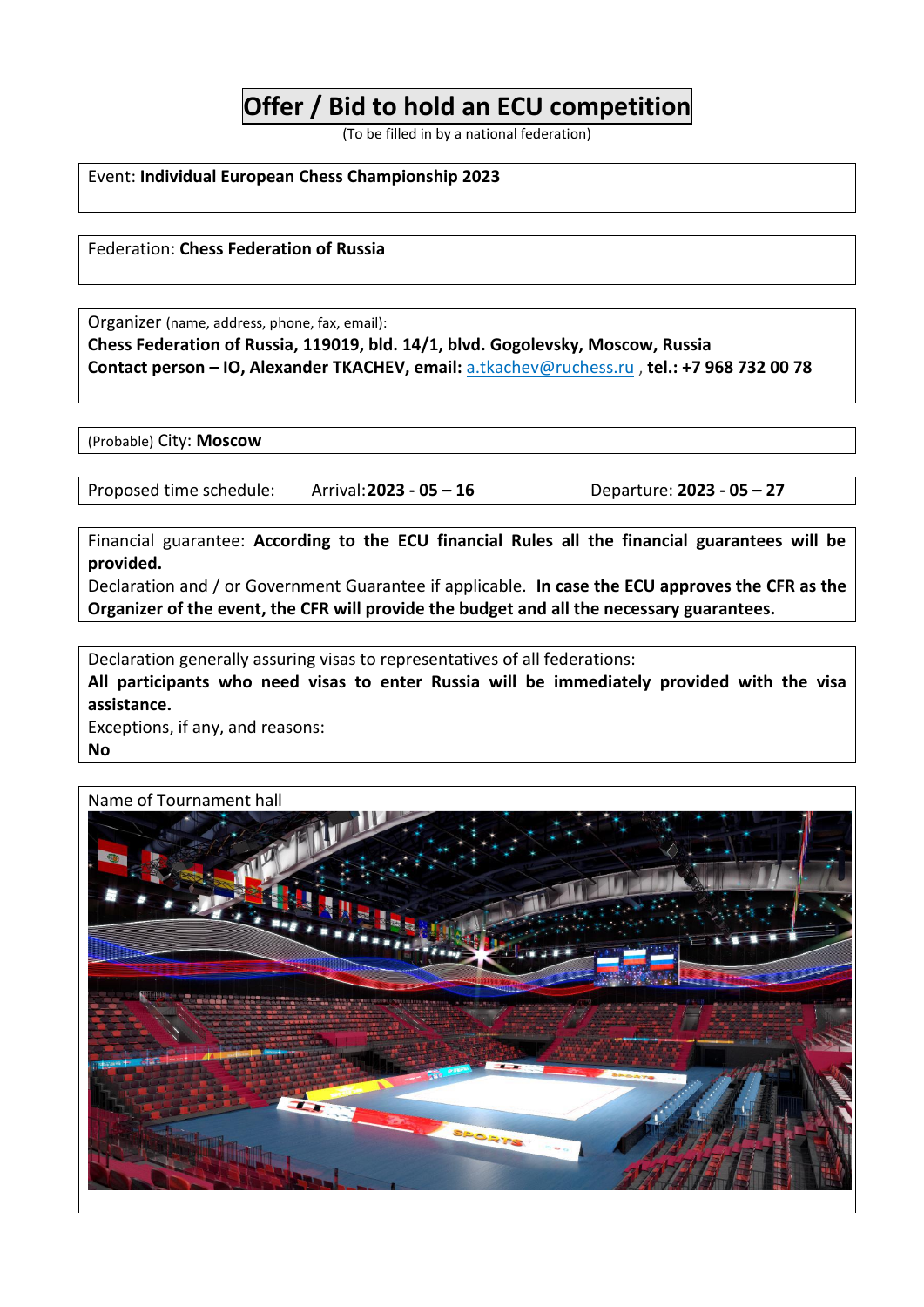**Conference rooms in the Gymnastics Palace of Irina Viner-Usmanova:**

**- conference center: 180 м<sup>2</sup> , Capacity: 60-150;**

**- choreography room: 220 м<sup>2</sup> , Capacity: 80-170;**

**- press center: 50 м<sup>2</sup> , Capacity: 15-35.**

**Distance from the venue to Hotel Yunost 4\* is 300 meters. Distance from the venue to Hotel Korston 4\* is 700 meters. Distance from the venue to Hotel Radisson-Slavyanskaya 4\* is 2000 meters.**

Accommodation and meals of participants and for accompanying persons:

(give classification of different hotels and meals including room rates and number of persons per room.)

**Meals - all included (breakfast, lunch, dinner). Special meals are available for vegetarian or people with special needs.**

**All Standard rooms\* feature one room:**

**- 115 €/person in a single room per night**

**- 80 €/person in a double room per night**

**- 70 €/person in a triple room per night.**

**\* free Internet.**

**The CFR can provide 2\*/3\* hotels upon participants' or federations' request in case of low budget.**

Travel connections (next airport or railway station) **Moscow has airports and railway stations. The Organizer will provide free airport/railway – hotel transfers.**

Transfer from airport/railway station (distance, vehicle, costs)

**The bus transfers from Moscow airports to the official hotel and the return transfers on the departure day are included in the registration fee.**

Is there an organising fee to be paid: **All players and accompanying persons will be charged €100 per person.**

Are there:

Press facilities:**YES** Telephones: **YES** Telefax: **YES**

Internet-connection: **YES** Costs: NO

Internet-coverage of the event: **The official web site of the event will be sharing all information on**

Secretarial Staff (Indicate languages): **English, German, Spanish, French and Russian**

Declaration that all relevant FIDE/ECU standards are met: **YES**

**the tournament including the live-streams and online broadcast.**